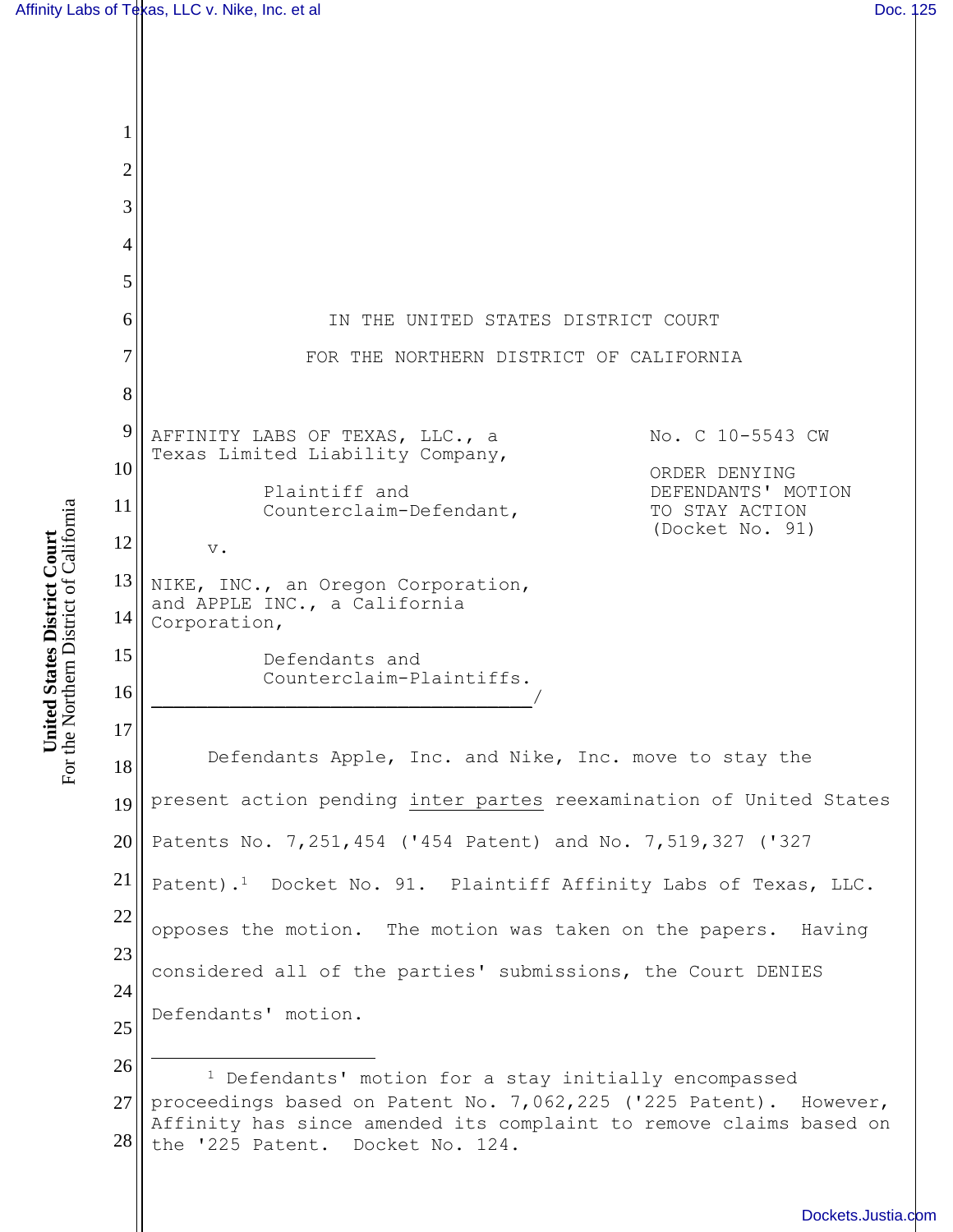| $\mathbf{1}$        | BACKGROUND                                                         |
|---------------------|--------------------------------------------------------------------|
| $\overline{2}$      | Affinity filed this lawsuit on February 16, 2010 in the            |
| 3                   | Eastern District of Texas. On November 4, 2010, Defendants'        |
| $\overline{4}$      | motion to transfer this action to the Northern District of         |
| $\mathfrak{S}$      | California was granted. Docket No. 68. On November 15, 2010,       |
| 6                   | Apple filed three requests for reexamination of the Patents-in-    |
| $\overline{7}$<br>8 | Suit. On March 22, 2011, Defendants jointly moved stay the         |
| 9                   | proceedings in this case. Docket No. 91.                           |
| 10                  | LEGAL STANDARD                                                     |
| 11                  | As the Federal Circuit has noted, "Courts have inherent power      |
| 12                  | to manage their dockets and stay proceedings, including the        |
| 13                  | authority to order a stay pending conclusion of a PTO              |
| 14                  | reexamination." Ethicon, Inc. v. Quigg, 849 F.2d 1422, 1426-27     |
| 15                  | (Fed. Cir. 1988) (citation omitted). In determining whether to     |
| 16<br>17            | stay a case pending reexamination, a court may consider the        |
| 18                  | following factors: (1) whether discovery is complete and whether a |
| 19                  | trial date has been set; (2) whether a stay would simplify the     |
| 20                  | issues in question and trial of the case; and (3) whether a stay   |
| 21                  | would unduly prejudice or present a clear tactical disadvantage to |
| 22                  | the non-moving party. In re Cygnus Telecomm. Tech., LLC Patent     |
| 23                  | Litig., 385 F. Supp. 2d 1022, 1023 (N.D. Cal. 2005).               |
| 24<br>25            | DISCUSSION                                                         |
| 26                  | The present case does not merit a stay of the proceedings.         |
| 27                  | The first factor for consideration--the stage of the litigation--  |
| 28                  | weighs in favor of a stay. The parties agree that, thus far, they  |
|                     |                                                                    |

2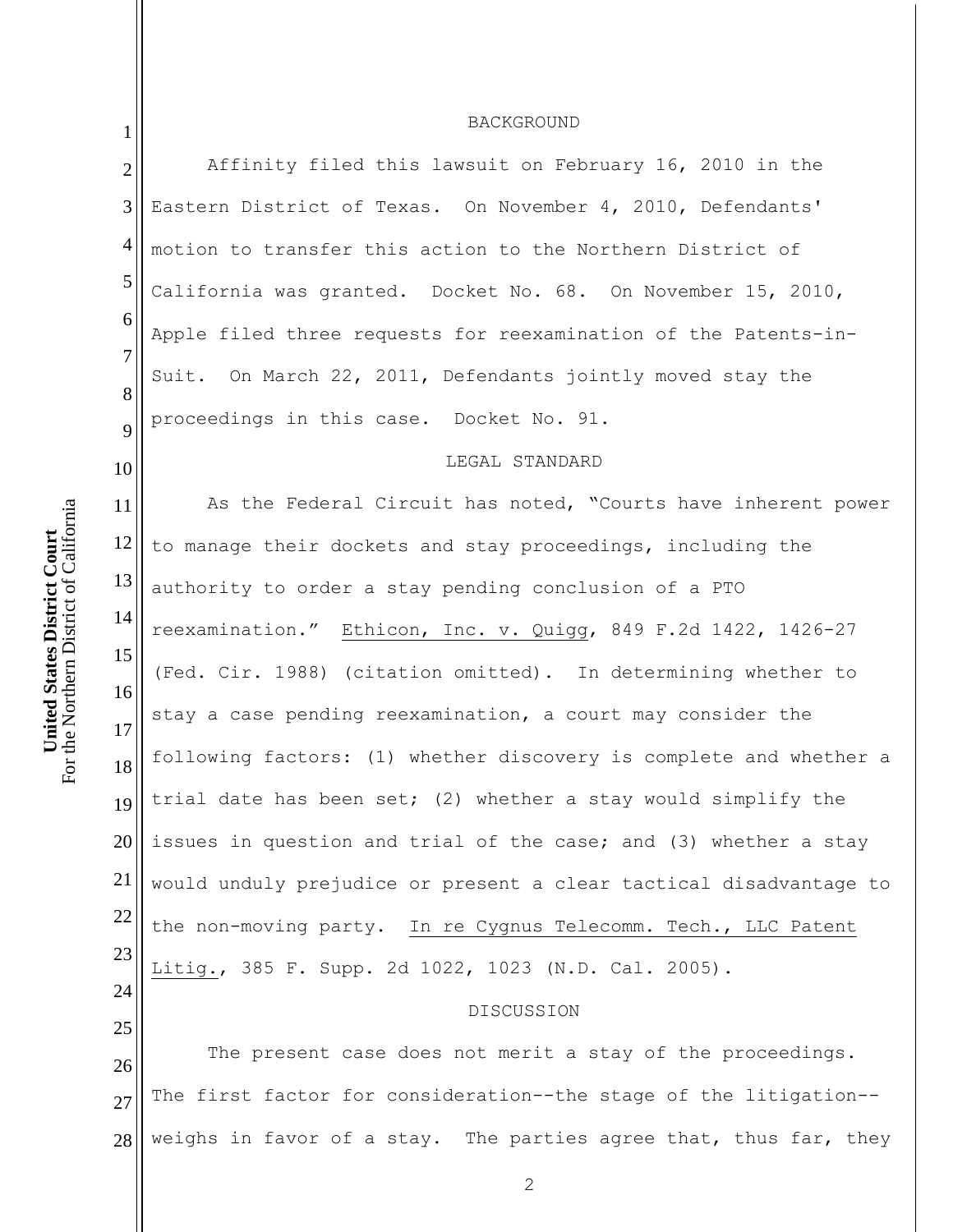1 2 3 have exchanged very little discovery. No trial date has been set, and the parties have not yet appeared for a case management conference.

4 5 6 7 8 9 10 11 12 13 14 15 16 17 18 19 20 21 22 23 24 25 26 27 28 The second factor--whether a stay would simplify the issues presented in this action--is neutral. On one hand, staying the case may narrow the issues in question and simplify the trial. As noted in this Court's order denying Apple's motion for a stay in the related action, Affinity Labs of Texas, LLC v. Apple, Inc., C 09-04436, April 29, 2010 Order Denying Stay, patents rarely emerge from inter partes reexaminations unchanged. Affinity argues that simplification of the issues is unlikely to result from the reexamination proceeding because Nike did not join the reexamination requests. However, Defendants' reply brief makes clear that Nike is willing to be bound by the results of the reexamination proceedings to the same extent as a party to those proceedings if the Court grants a stay of the proceedings. An inter partes reexamination permits third-parties to participate in the reexamination process, and a participating defendant will be estopped from asserting the invalidity of any claim of the patents-in-suit on any ground which it raised or could have raised during the inter partes proceeding. Nevertheless, even if Nike were bound by the results of the reexamination, it is unlikely that the reexamination proceeding will resolve all of the issues regarding the two patents in question in this lawsuit. Thus, the Court would be left to adjudicate the remaining issues. Given the

3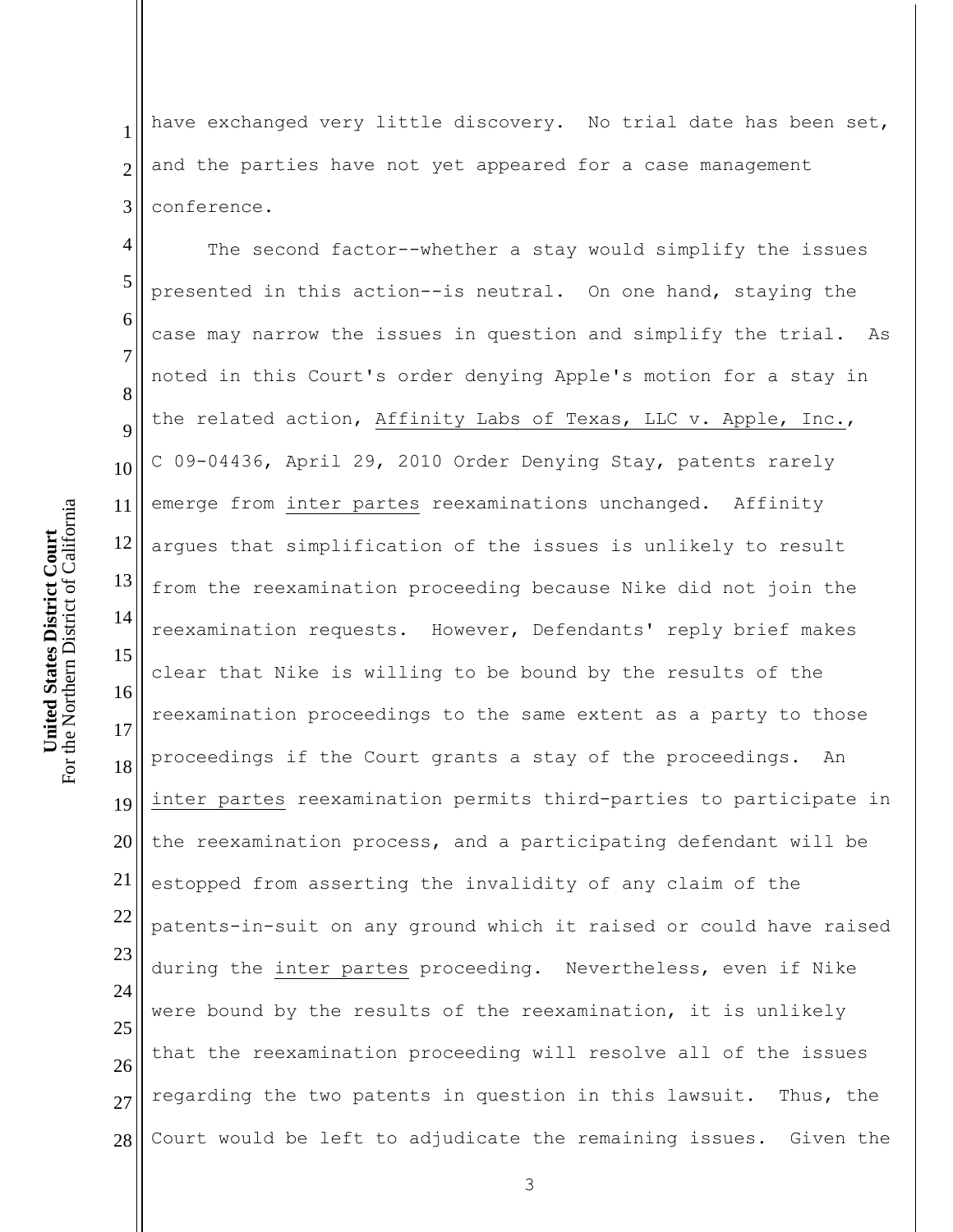1 2 uncertainty about whether the reexamination will actually simplify the issues in this case, this factor is neutral.

3 4 5 6 7 8 9 10 11 12 13 14 15 16 17 18 19 20 21 22 23 24 25 26 Lastly, the Court considers whether a stay in this action will unduly prejudice or create a clear tactical disadvantage to the non-moving party, Affinity. This Court and others have recognized that the average inter partes reexamination takes over three years to complete. Affinity Labs of Texas, LLC v. Apple, Inc., April 29, 2010 Order Denying Stay at 4; ESCO Corp. v Berkeley Forge & Tool, Inc., 2009 U.S. Dist. LEXIS 94017, \*9 n.3 (N.D. Cal.). Although the delay that inherently results from the reexamination process "does not constitute, by itself, undue prejudice," Network Appliance Inc. v. Sun Microsystems, Inc., 2008 WL 2168917, \*5 (N.D. Cal.), Apple waited nine months after Affinity filed the present suit before requesting the reexaminations. Defendants delayed their motion for a stay until March 22, 2011. These delays are similar to those in Affinity Labs of Texas, LLC v. Apple, Inc.. There Apple waited eight months after Affinity filed its suit before seeking reexamination of the patents-in-suit, and then delayed seven weeks after the requests were granted before moving to stay the proceeding. A stay may prejudice Affinity's ability to enforce and license its patents, and could lead to a loss of evidence. Thus, a stay in this action is unwarranted.

27

28

4